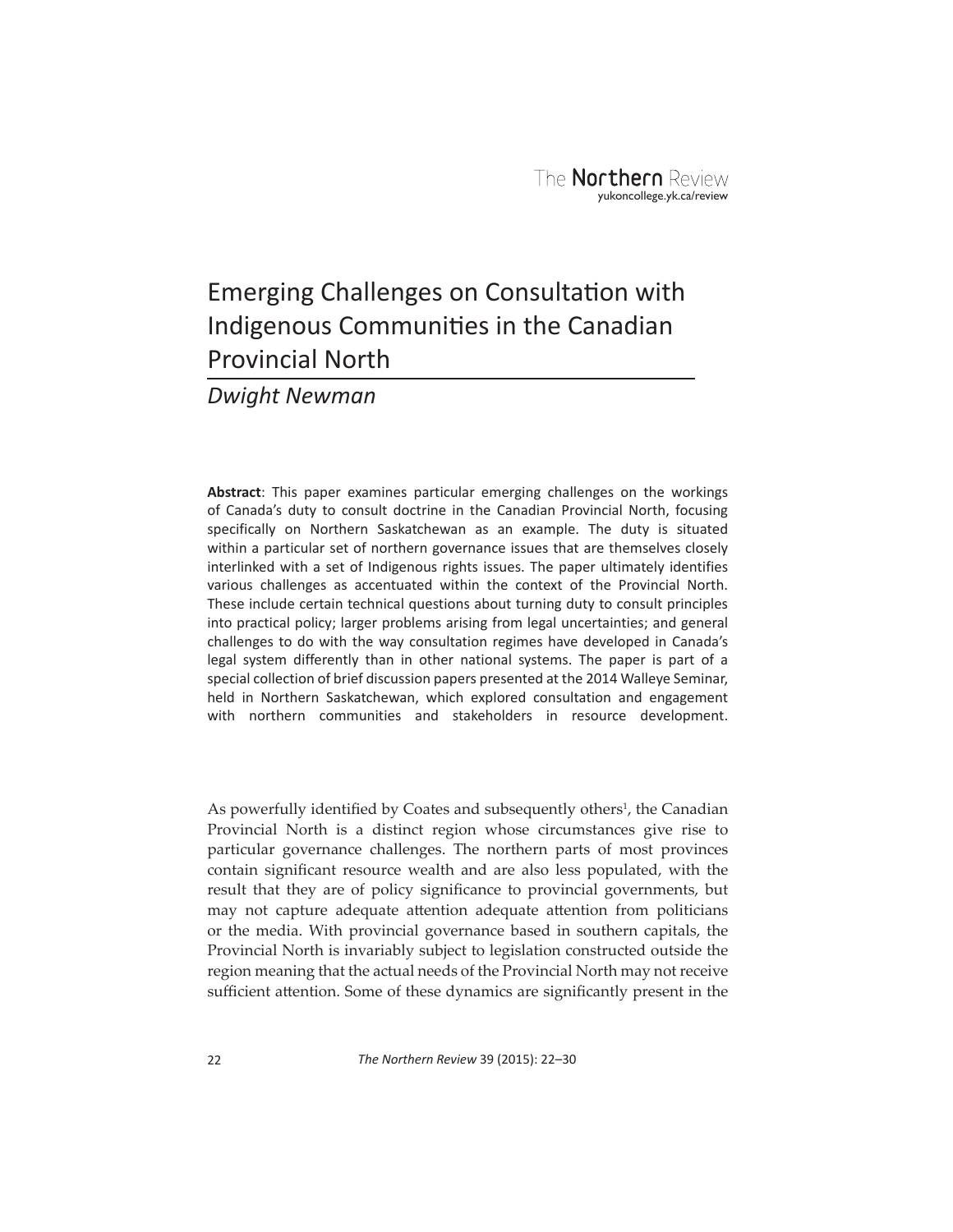context of issues related to engagement and consultation with Indigenous communities. In many of the Provincial Norths, the Indigenous, or Aboriginal (in Canadian legal terminology<sup>2</sup>), population is a large portion of the population—an overwhelming majority of 80 or 90 percent in a number of provinces, though as little as 10 percent in northern Ontario, depending on how Northern Ontario is defined—accentuating both the symbolic distance from provincial capitals and the impacts of that distance.

In the context of engagement and consultation with Indigenous communities, on which there are a variety of international approaches concerning obligations regarding consultation, Canada has a distinctive legal doctrine called the "duty to consult."3 The Canadian version of this doctrine was developed in Canadian courts over the last decade since 2004.4 This judicial development of the doctrine could occur because of the entrenchment of Aboriginal and treaty rights in section 35 of Canada's *Constitution Act, 1982, the text of which offers very little further definition* of those rights.<sup>5</sup> The duty to consult, as developed in recent years, has a particular proactive dimension. The doctrine requires that Canadian federal, provincial, and territorial governments consult with Aboriginal communities prior to making governmental administrative decisions that have the potential to adversely affect Aboriginal rights or treaty rights. The duty is to consult with communities that hold Aboriginal or treaty rights (as those rights claims exist in Canadian law) and thus, in principle, includes not only *Indian Act*-recognized First Nations, but also other First Nations, Métis, Inuit, or non-status communities meeting the legal tests for Aboriginal or treaty rights. This duty applies even where there has not been final judicial resolution or negotiated settlement as to the scope of the rights, thus making the duty to consult in part a tool through which Canadian courts have seen the potential for Canadian governments to manage legal uncertainties concerning the impact of Indigenous rights. Notably, the fact that in Canada the duty to consult developed in the courts, rather than in legislatures or parliament, distinguishes its origins from those of parallel duties in many other jurisdictions, which have more deliberately adopted legislative frameworks, ratified treaty obligations, or otherwise adopted similar frameworks through means not based in the courts.<sup>6</sup>

This article commences from an understanding of the duty to consult as having promoted many positive outcomes. First, the judicial development of the duty to consult has led each Canadian jurisdiction—i.e., federal, provincial, and territorial governments—to develop duty to consult policies, to which government action is subject.<sup>7</sup> Although different jurisdictions have developed different policies in light of differing needs, policy choices, and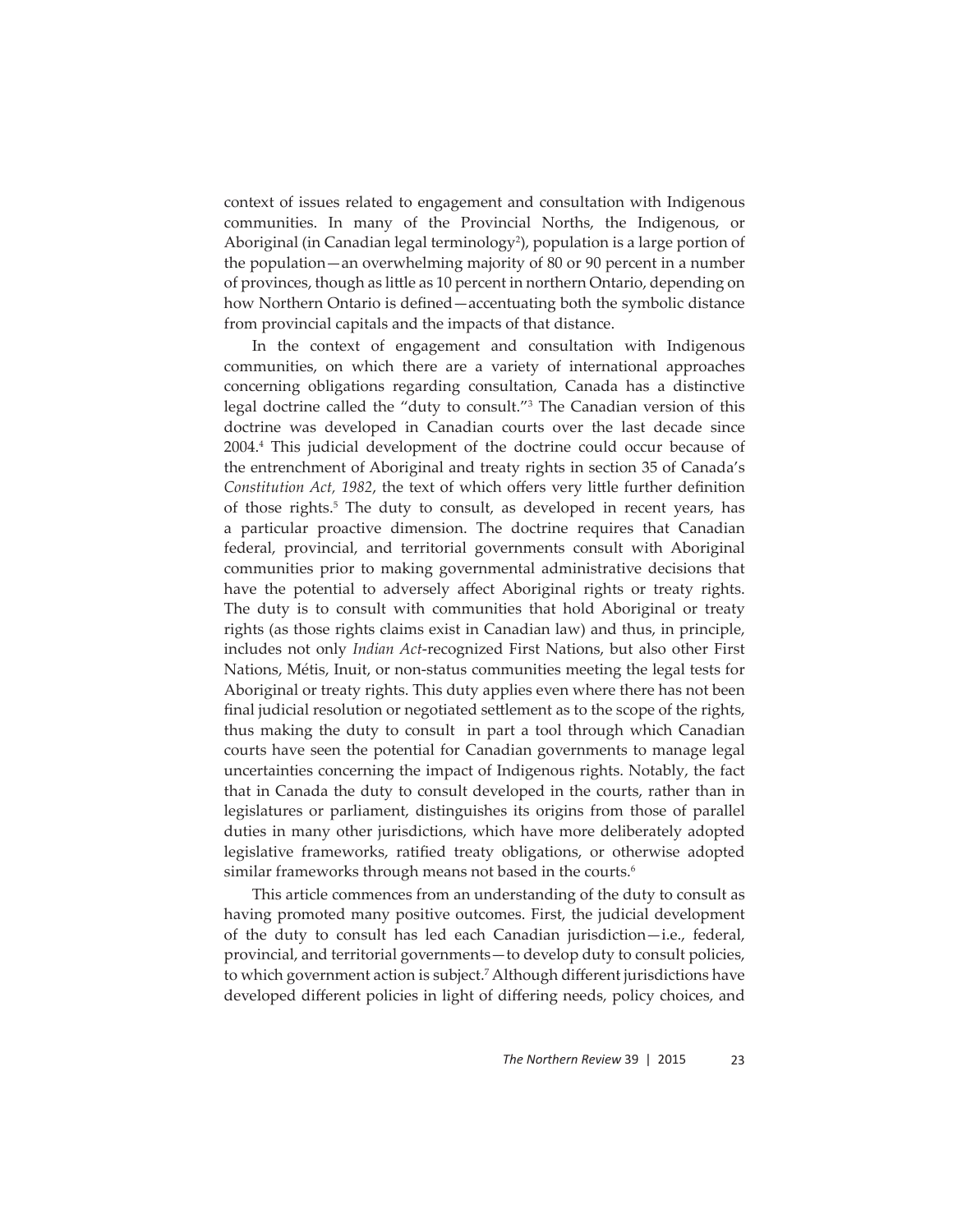policy experiments, $<sup>8</sup>$  the reality remains that governments are consulting</sup> with Aboriginal communities more than they would have without the judicial development, thus inherently furthering additional Aboriginal engagement.<sup>9</sup>

Second, in a development that the courts may not have anticipated, private industry proponents have taken up a major role in effectively negotiating agreements with Aboriginal communities, which achieve winwin outcomes in substitution for the results of a formal governmental duty-to-consult process-thus seemingly offering communities something more valuable than they would have achieved through the duty to consult itself (given that they have agreed to something else).<sup>10</sup> In return, industry achieves certainty relative to the uncertain outcomes that may result if matters are left simply to the vagaries of what government does or does not do on consultation. In jurisdictions like Northern Saskatchewan, industry proponents like Cameco have entered into major impact benefit agreements (IBAs) that deliver meaningful benefits—ranging from direct financial compensation to employment, contracting, and education-related benefitsto Aboriginal communities. These IBAs are, in a sense, leveraged from the duty to consult since the duty provides an underlying legal framework that generates an incentive for IBAs.11

However, there has been a set of ongoing concerns about the duty to consult that Aboriginal communities have raised.12 The comments that follow are thus not based on one single study. Rather, they flow from a variety of comments from Aboriginal communities expressed in media reports; from comments in a more formal community-based study, not yet published, on views regarding the duty to consult; and also from a broad set of comments received by the author in ongoing work and presentations on the duty to consult in various settings, including in various Aboriginal communities. These informal sources nonetheless arguably provide reasonable accuracy about some of the communities' concerns. For example, in Saskatchewan, the province has operationalized the duty to consult through a provincial policy framework that seeks to meet and indeed exceed its legal obligations.13 However, some elements of the policy framework receive consistent and notable criticism from within communities, such as complaints about the relatively short timelines that apply to some consultations. From the time the government gives notification of what it considers a minor-impact effect from a project, that timeline for a community response is sometimes as short as thirty days<sup>14</sup>; although, to be clear, that period can be significantly longer for projects with more impacts. Many northern Saskatchewan communities, in particular, have expressed concerns that this period is very short. As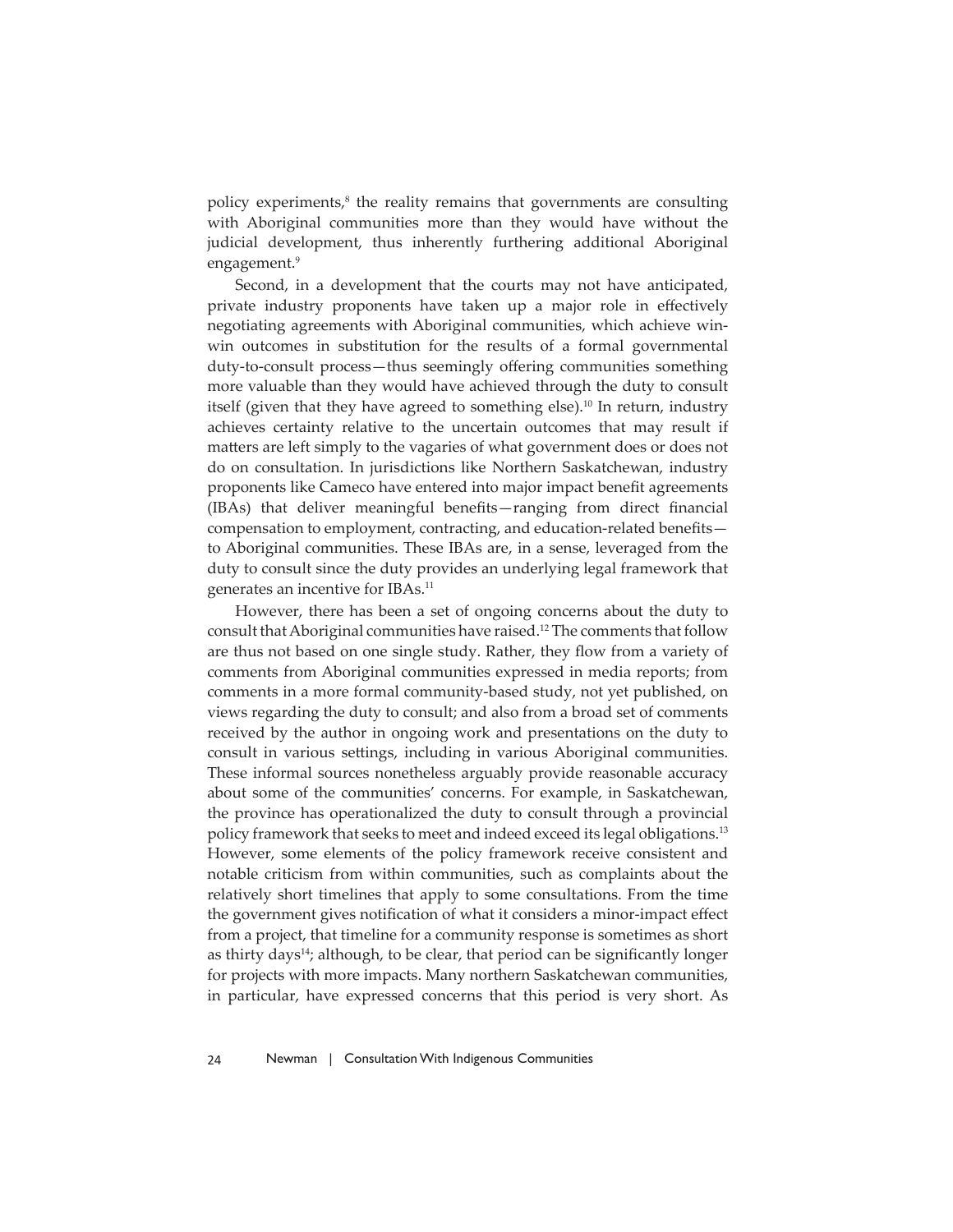northern Saskatchewan is characterized by Aboriginal communities spanned across large distances, meaningful engagement within a short period is difficult.<sup>15</sup> Some of the same dynamics underlie capacity challenges of various sorts for Aboriginal communities seeking to engage in consultation, which include lack of sufficient staff time or staff specialization to deal with the highly technical information that may accompany a consultation request. General criticisms that consultation occurs with seemingly little impact on government policy would similarly seem to be accentuated in the Provincial Norths, where policy goals of southern-based provincial governments are seen by Aboriginal and non-Aboriginal citizens alike as often lacking focus on northern concerns.

An emerging set of challenges in relation to the duty to consult stems from significant legal uncertainties. Admittedly, the duty to consult was intended to help manage some of these uncertainties; however, it has resulted in the unintended effects of perpetuating and encouraging uncertainties rather than furthering resolutions. In recent months, there has been national and international media attention on the Supreme Court of Canada's June 2014 Aboriginal title decision in *Tsilhqot'in Nation v. British Columbia*. 16 In a number of passages, the decision suggests that, in situations where governments or industry feel uncertain about their approach to the duty to consult, the solution will be to seek the consent of Aboriginal communities.17 On the one hand, this may appear to be benign; on the other hand, the decision represents a significant shift from a careful balance the courts had struck by previously repeating, at length, that the duty to consult is not a veto power.18 The very groundwork of the duty to consult doctrine is arguably in flux in some respects, particularly in situations where a credible claim to Aboriginal title can be asserted (even without movement forward on that claim)—this particular issue is not so applicable in northern Saskatchewan, which is subject to historic treaties with land cessions.<sup>19</sup>

However, in the context of northern Saskatchewan, as well as elsewhere, the presence of the duty to consult can give incentives to perpetuate or encourage legal uncertainties. Thus, the power that the duty to consult gives to Aboriginal communities, who can identify legal uncertainties and make legal assertions that are even just potentially credible, actually encourages communities to identify and seek out new legal uncertainties. In the Saskatchewan context then, there has been an increasing tendency on the part of Aboriginal leadership to attempt to reintroduce uncertainty related to the scope of the historic treaties that apply within the province, with significant leaders asserting the existence of "unfinished treaty business."<sup>20</sup> In particular, the claim is being made that the historic treaties, even when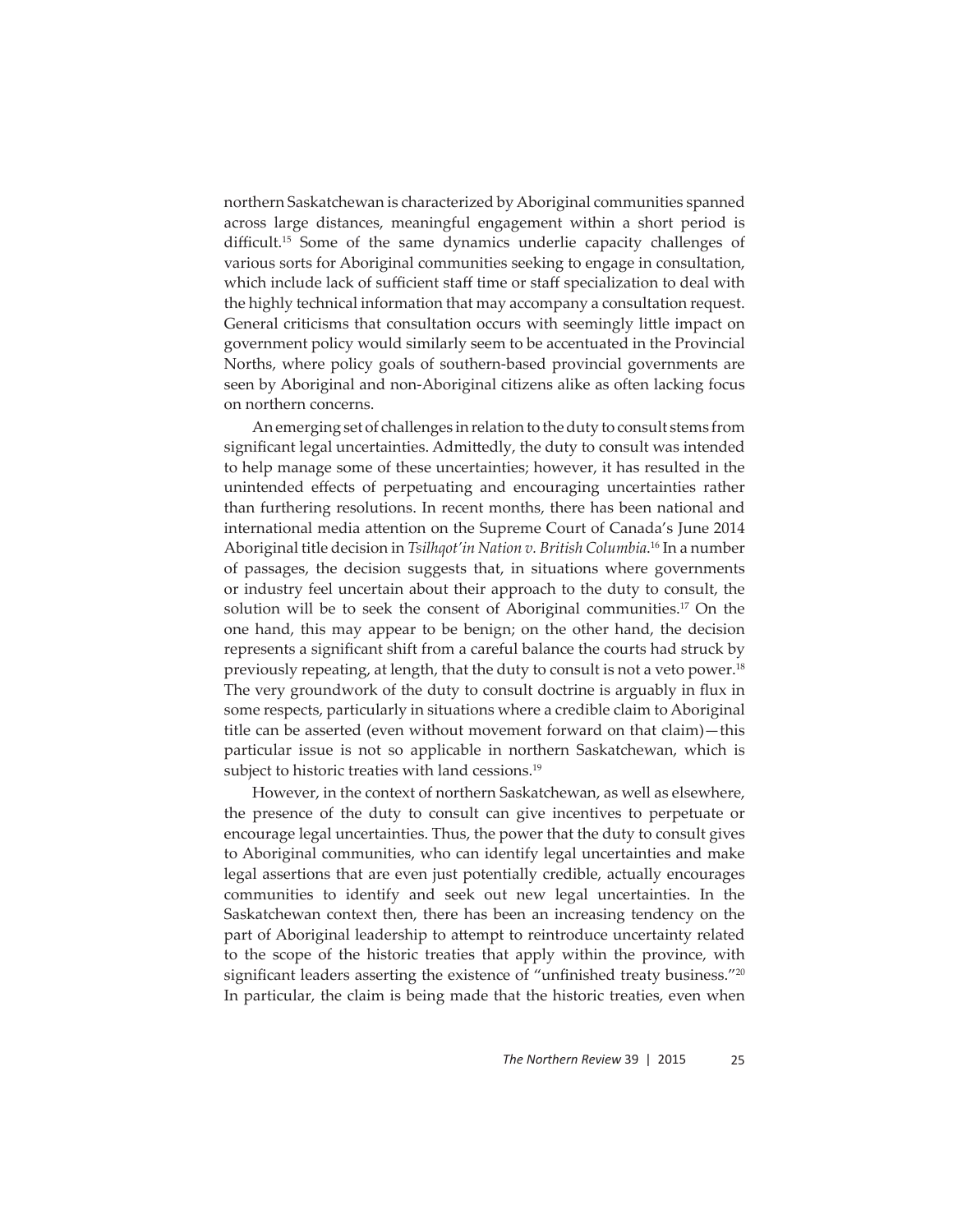transferring land, did not transfer subsurface mineral rights. This claim is inconsistent with the text of the treaties, $21$  but it is asserted on the basis of evidence from Aboriginal oral history.22 The intention is not so much a reclaiming of all subsurface mineral rights as an argument for some sort of "resource revenue share" for Aboriginal communities in the province.<sup>23</sup> The duty to consult has the potential to leverage that sort of claim, because sufficient legal uncertainty about subsurface mineral rights could generate a duty to consult in the context of various minerals development decisions. The presence of the duty to consult has thus provided an incentive for more talk about an alleged legal uncertainty than prior to the existence of the duty, which is potentially counterproductive to its purported aims of managing uncertainty on an interim basis and encouraging longer-term reconciliation. There are particularly significant consequences throughout the Provincial Norths, whether in Saskatchewan or elsewhere, where sufficient legal uncertainty could ultimately affect the availability of capital for minerals development. Legal uncertainties that the duty to consult actually encourages may, in the process, detrimentally affect economic development for northern Indigenous communities, and widen economic and social gaps compared to what might develop without the duty.

The development of the duty to consult, in the Canadian context, taking place in the courts rather than in legislative processes is a distinguishing feature from other jurisdictions. I argue that this feature of the duty's development may actually cause additional problems for Canada's Provincial North. Even if representatives of the North or of Indigenous communities are a minority within legislative bodies, they are there. By contrast, the courts seldom have any representation on the bench from the Provincial North; thus, there is a real possibility of the courts not understanding well the needs of this complex region. The general governance challenges for the Provincial North may be simply accentuated by the development of a doctrine—with significant effects on the region—that is, essentially, solely within the ambit of the courts.

As a broader example of how the courts may approach claims in certain predefined ways, it bears noting that the courts approach the duty to consult, as other areas of Aboriginal law, with certain preconceptions and approaches. One of those current preconceptions is that Aboriginal land must be communally held in every instance. This aspect is present in the *Tsilhqot'in* judgment in a particularly strong sense, so strong as to impose certain constraints on the use of the land.<sup>24</sup> Although collective ownership corresponds to the traditions of some communities, there are, however, other Aboriginal communities actively working toward individualized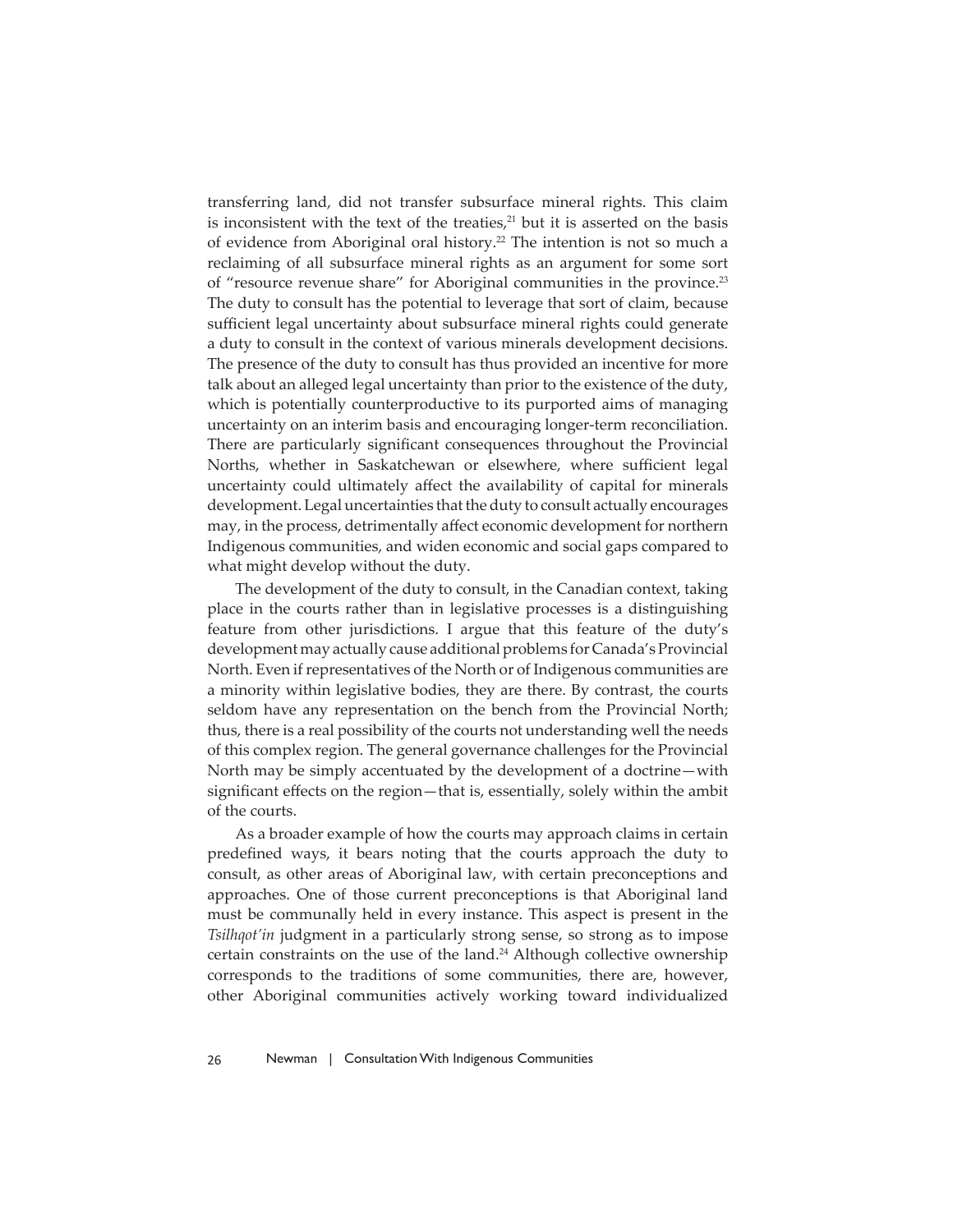property rights. Yet others have lively internal debates concerning the claims by particular users to resources, such as individuals engaged in traditional harvesting practices—whose own uses could be sold out in a generalized community consultation—and there are even possibilities that some may also seek the recognition of some individual Aboriginal rights to go alongside collective rights.25 Judicial approaches may be locked into one model that corresponds to some situations, but not others. In so far as they are, the duty to consult will not be applied fully in the ways that it might have been if there were a recognition of the diversity of Aboriginal cultures and claims at issue.

Based on a quick survey of several emerging challenges on Canada's duty to consult framework, which partly results from distinct features of how Canada's framework developed, it is possible to offer some general suggestions that the Provincial North needs more attention in analyses of how the duty to consult is working. At the same time, Canada should be looking significantly to models from other jurisdictions. Outside of northern contexts, but with some interesting parallels, is Australia's complex legislative system, which may have interesting lessons.<sup>26</sup> The development of strong representational mechanisms for Indigenous communities in Scandinavia may have important lessons. And Russia, with a complex variety of approaches and effectiveness of these approaches, across various regions in light of complex regional differences and needs, may similarly have lessons for the idea of Canada approaching its Provincial Norths differently, as these Canadian regions appear to be increasingly caught in a sort of governance gap that has ever-larger implications over time.<sup>27</sup>

## **Author**

**Dwight Newman** is professor and Canada Research Chair in Indigenous Rights in Constitutional and International Law at the College of Law, University of Saskatchewan.

## **Notes**

1. See the seminal Ken S. Coates & Bill Morrison, *The Forgotten North: A History of Canada's Provincial Norths* (Toronto: Lorimer, 1992). See also Ken Coates & Greg Poelzer, "The Next Northern Challenge: The Reality of the Provincial North," MLI Commentary (Macdonald Laurier Institute, April 2014). Other scholars are also increasingly recognizing the concept of the "provincial north." For an important set of essays see the *Northern Review* issue focusing on the Provincial North—*Northern Review* 38 (2014): Political and Economic Change in Canada's Provincial North, edited by Greg Poelzer and Ken Coates), which both contains a set of papers and cites further work on this concept.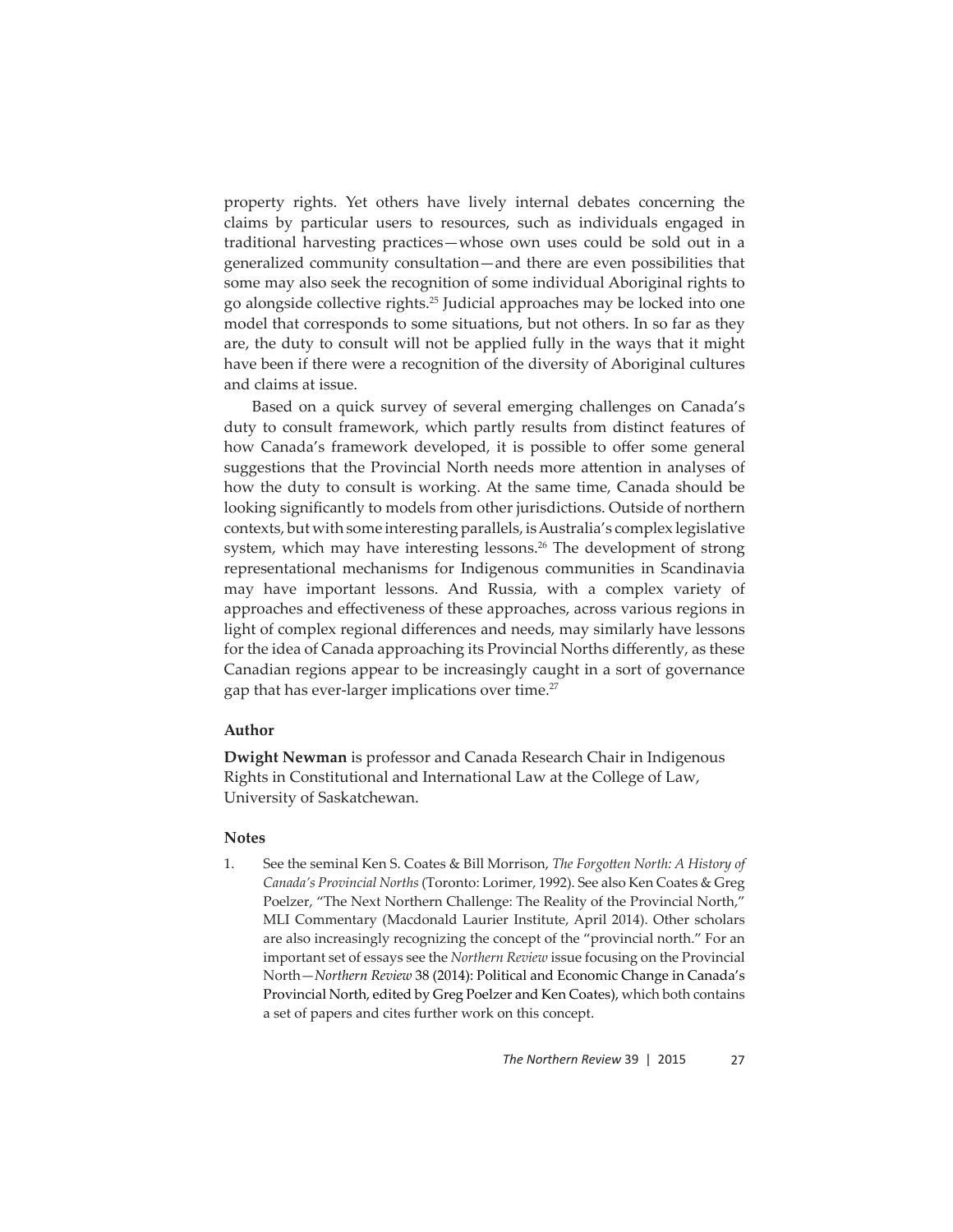- 2. Section 35 of the *Constitution Act, 1982* states that "the existing aboriginal and treaty rights of the aboriginal peoples of Canada are hereby recognized and affirmed" and defines the term as follows: "In this Act, 'aboriginal peoples of Canada' includes the Indian, Inuit and Métis peoples of Canada."
- 3. The modern doctrine originates in a trilogy of cases: *Haida Nation v. British Columbia (Minister of Forests),* 2004 SCC 73, [2004] 3 SCR 511; *Taku River Tlingit*, 2004 SCC 74, [2004] 3 SCR 550; and *Misikew Cree First Nation,* 2005 SCC 43, [2005] 3 SC.R 388. On the duty to consult generally, see Dwight G. Newman, *The Duty to Consult: New Relationships with Aboriginal Peoples* (Saskatoon: Purich Publishing, 2009); Dwight G. Newman, *Revisiting the Duty to Consult*  (Saskatoon: Purich Publishing, 2014); Dwight Newman, "The Rule and the Role of Law: The Duty to Consult, Aboriginal Communities, and the Canadian Natural Resource Sector" (Macdonald Laurier Institute, May 2014).
- 4. The development of the duty in *Haida Nation, ibid, flowed from broad principles* of honour of the Crown and reconciliation that the Court shaped into a specific legal duty.
- 5. Section 35 of the *Constitution Act, 1982* was enacted along with provisions that foresaw further constitutional discussions on the contents of section 35, but these discussions were unsuccessful in defining the contents of section 35, which remains simply a section that "recognizes and affirms existing Aboriginal and treaty rights."
- 6. For example, some Latin American states, having previously ratified ILO Convention No. 169, have gone on to develop constitutional provisions on consultation or legislative frameworks for consultation. Scandinavian states have adopted representative mechanisms through legislation, also in the light of ILO Convention No. 169. Russia has adopted some mechanisms through legislation.
- 7. Such policies are discussed in Newman, *Revisiting the Duty to Consult,* supra note 3, at 116–27.
- 8. Ibid.
- 9. See Newman, "The Rule and the Role of Law," *supra* note 3.
- 10. Ibid.
- 11. Ibid.
- 12. See ibid. for discussion of this process. See also Newman, *Revisiting the Duty to Consult,* supra note 3, at 112-13.
- 13. Government of Saskatchewan, *First Nation and Métis Consultation Policy Framework*  (June 2010). The document commits the government to consultation concerning effects on not only Aboriginal and treaty rights, as legally required, but also on traditional uses, thus going beyond the general legal requirements. Moreover, on a point on which there remains legal uncertainty, Saskatchewan commits to consultation on legislation and regulations. For more on the Saskatchewan policy, see Newman, *Revisiting the Duty to Consult,* supra note 3 at 117–19.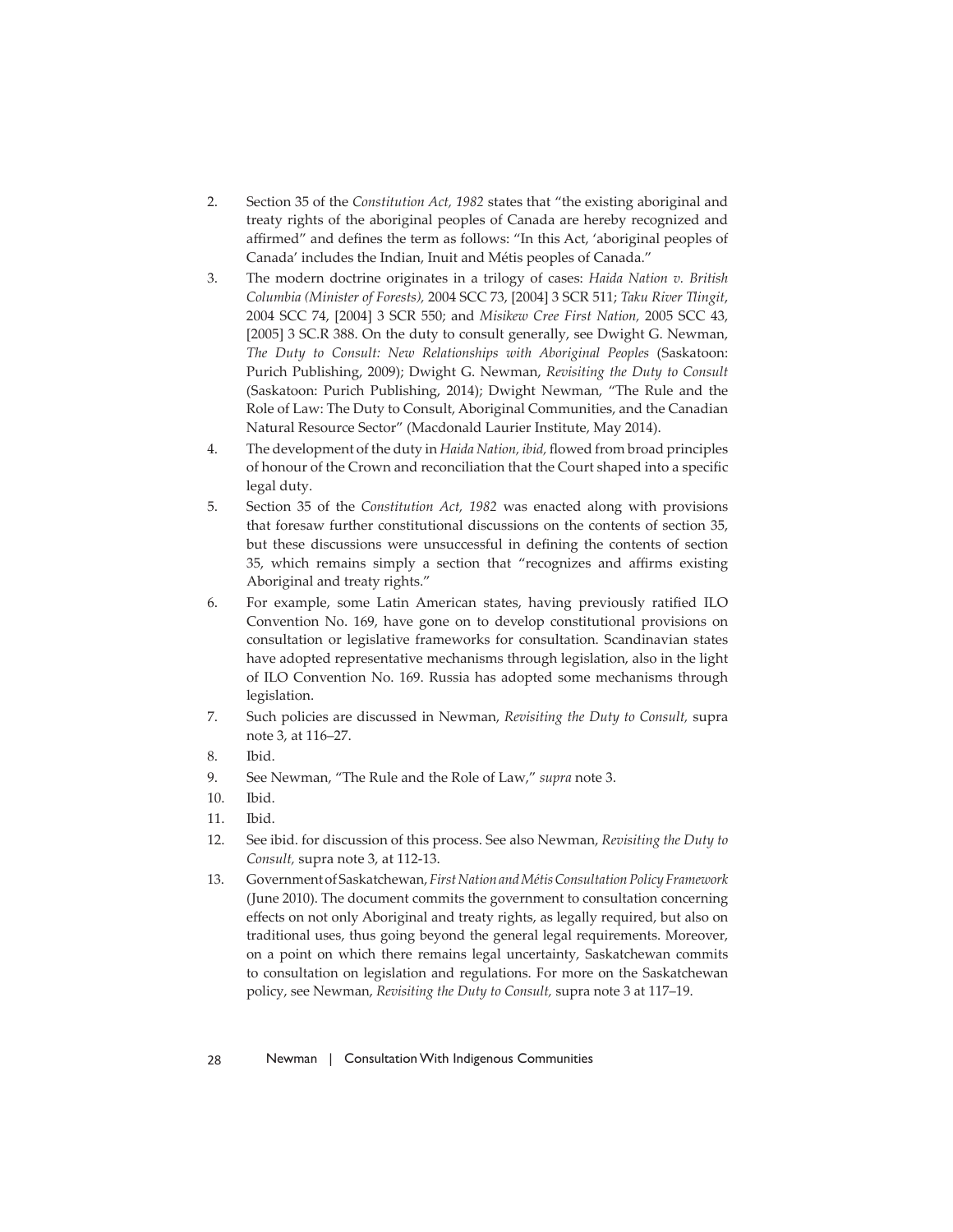- 14. Saskatchewan, *Consultation Policy Framework,* ibid*.*
- 15. For example, both Lac La Ronge Indian Band (LLRIB) and Peter Ballantyne Cree Nation (PBCN) have in the range of ten thousand members who are spread across multiple communities.
- *16. Tsilhqot'in Nation v. British Columbia*, 2014 SCC 44. For discussion of the judgment, see Ken Coates & Dwight Newman, *Reason Over Alarmism in*  Analyzing the Tsilhqot'in Decision (Ottawa: Macdonald-Laurier Institute, September 2014).
- *17. Tsilhqot'in Nation v. British Columbia*, 2014 SCC 44, at para. 97 (stating that "[g]overnments proposing to use or exploit land, whether before or after a declaration of Aboriginal title, can avoid a charge of infringement or failure to adequately consult by obtaining the consent of the interested Aboriginal group.")
- 18. For just one example, see *Haida Nation v. British Columbia (Minister of Forests),*  2004 SCC 73, [2004] 3 SCR 511, at para. 48.
- 19. That said, some argue that the land cessions within the treaties do not actually amount to a surrender of the land, either in whole or in part.
- 20. In his capacity as Federation of Saskatchewan Indian Nations (FSIN) Chief, Perry Bellegarde used this term in a number of presentations concerning the context of claims on subsurface mineral rights. He may continue to do so in the context of his new role as Assembly of First Nations (AFN) National Chief.
- 21. The surrender clause in the various treaties in the region at issue refers to an exception from hunting and fishing rights throughout the surrendered lands in relation to "saving and excepting such tracts as may, from time to time, be required or taken up for settlement, mining, lumbering or other purposes by Her said Government of the Dominion of Canada or by any of the subjects thereof duly authorized therefor by the said Government." The explicit reference to mining makes this text inconsistent with a claim to retained subsurface rights.
- 22. See e.g., Walter Hildebrandt, Dorothy First Rider & Sarah Carter, *The True Spirit and Original Intent of Treaty 7* (Montreal: McGill-Queen's University Press, 1996) at 144–45 (oral history concerning views of Treaty 7 chiefs at time of signature); Harold Cardinal, *Treaty Elders of Saskatchewan: Our Dream is That Our Peoples Will One Day Be Clearly Recognized as Nations* (Calgary: University of Calgary Press, 2000) at 31, 36-–-37, 63 (elders recollecting ongoing mineral ownership and sharing only to depth of a plough).
- 23. Perry Bellegarde thus uses the "unfinished treaty business" to argue that such resource revenue sharing is legally required.
- *24. Tsilhqot'in,* supra note 16 at para. 74. See also Coates & Newman, supra note 16 at 14–15.
- 25. For such claims being raised but left partly aside, see *Behn v. Moulton Contracting Ltd.*, 2013 SCC 26, [2013] 2 SCR 227.